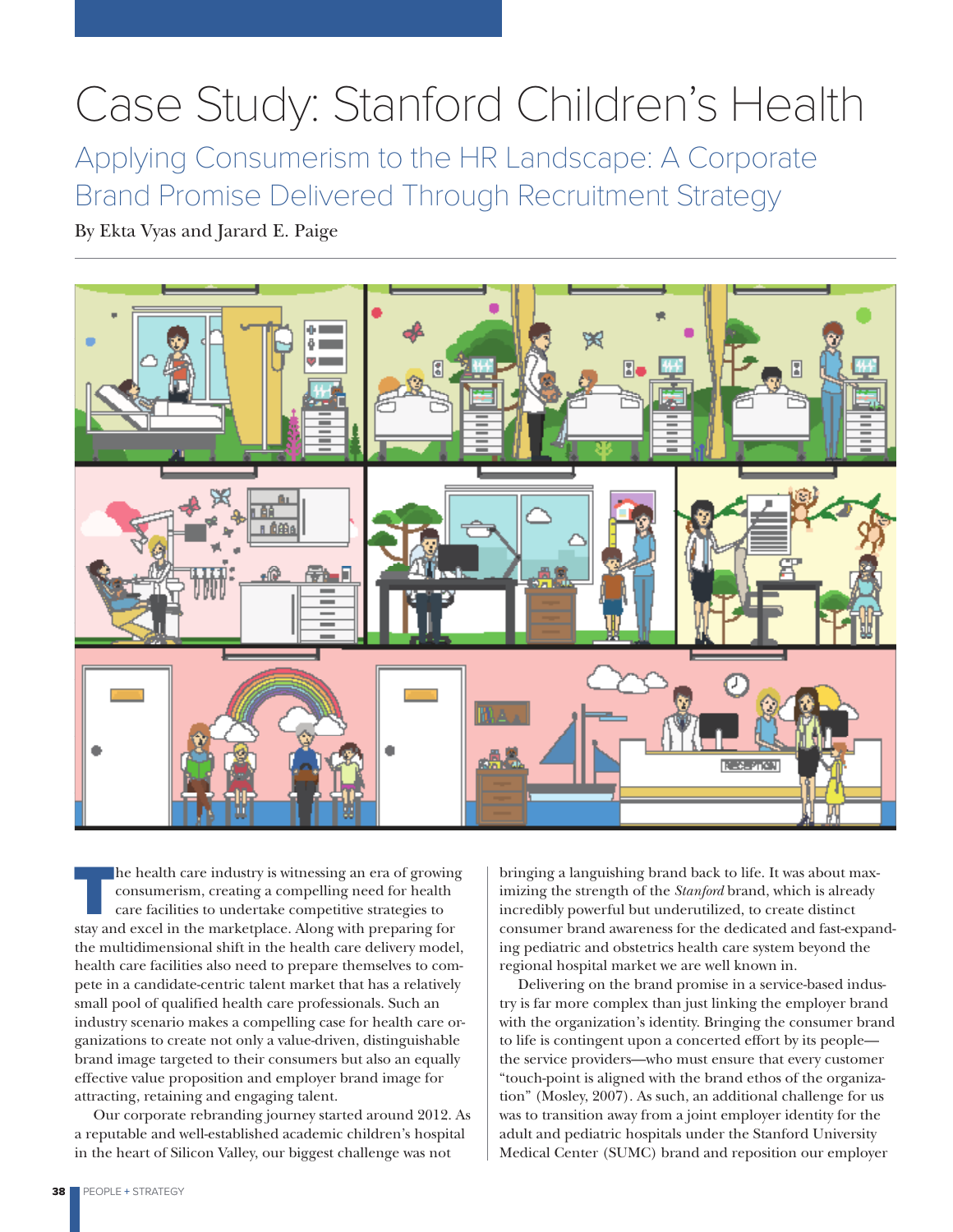presence as a preeminent pediatric hospital while retaining our deep ties to the larger Stanford Medicine brand.

From 2012 to 2015, the Corporate Marketing team stayed focused on evolving our new brand of Stanford Children's Health (SCH)—an enterprise including not just the core hospital facility, Lucile Packard Children's Hospital Stanford (LPCHS), but also the 60-plus specialty and primary care offices located across the Bay Area. At that time, in addition to aligning the employer brand to the newly emerging consumer brand, the Talent Acquisition team worked on strengthening the recruitment systems and processes in support of a recruitment marketing strategy targeted to develop a solid talent pipeline for our upcoming hospital expansion.

Although the role of employer brand in the structure of consumer brand is critical for delivering on the brand promise, the mechanics to integrate human resources and marketing efforts can be challenging to achieve (Chimhanzi, 2004). This case study describes the strategic partnership undertaken by the HR and marketing functions of a preeminent pediatric health care system to ensure that the organization's repositioned corporate brand is supported by a solid employer brand, while effectively integrating its talent acquisition and retention strategy with its business growth strategy.

## **Organizational Context for Shifting Strategic Direction**

The unprecedented change witnessed by the health care industry in recent years has given rise to an aware and proactive health care consumer population that demands better access to appropriate settings and a continuum of care that is focused on pay for value, maintenance, and improvement of health, rather than on diseases and episodes of care. In children's hospitals, revenue pressures are more pronounced and multiple priorities challenge expense control. As a freestanding children's hospital with a sole focus on pediatric and obstetrics care, we have a unique role given the relatively small number of children in the bay area. To grow and succeed in a sustainable way, we expanded our network into the greater Bay Area with both primary and specialty care facilities as well as partnerships with other institutions.

The transformation of hospital-centric acute care entities into widespread, integrated systems managing patients' health across the entire continuum of care creates additional pressure for proper brand positioning in health care. The intrinsic value derived by a health care brand can be very different across patients, employees and physicians. Multiplicity of providers, doctors and specialties pose a challenge for establishing a brand architecture that is capable of driving brand consistency across diverse stakeholders.

According to Les Lifter, our chief marketing officer, the consumer perception of our brand is one of our biggest challenges. "For all the strengths associated with the Stanford name—intellectual and clinical excellence, preeminence, and thought leadership—there are also key limitations and misperceptions that need to be addressed, such as being confined to Palo Alto, unaffordable, and providing care only for the sickest patients. The challenge is how to overcome the noise in the marketplace to clearly communicate the value

of bringing a world-class Stanford expertise to children and mothers across Northern California and the Western United States."

### **The Talent Management Challenge**

Lack of alignment between a corporate and employer brand is a recipe for failure. In the context of health care, the operational and interpersonal complexity associated with a multi-disciplinary service brand creates a significant challenge for the talent management function to attract, onboard and engage the workforce to deliver consistently on the brand promise (Mosley, 2007). According to the Bureau of Labor Statistics, the health care industry is projected to witness the highest job growth across all industries from 2014 to 2024. While this situation sounds promising for the growth of the industry, the progressive tightening of the health care labor market and the dearth of highly skilled talent creates additional pressure on health care employers to not just fill open positions, but also to hire for good cultural fit targeting sustained workforce retention and engagement (Gruzd, 2017).

Our location in the heart of Silicon Valley increases the complexity of hiring process due to key external market forces, including high costs of living and lengthy commutes. The competition for non-clinical talent from technology giants such as Google and Apple, and the growing local and national health care competition for high-acuity care clinical jobs mandates an employer brand image distinguishable and powerful enough to set the organization apart from its competition and prepared to handle the high-volume recruitment coming our way with the planned 2017 expansion of our hospital facility. Greg Souza, our chief HR officer, believes that "the transition to the SCH brand has enhanced our ability to recruit, since we can now focus entirely on the advantages of employment at a pediatric hospital and the distinct culture in our pediatric environment."

## **Establishing a Common Purpose and Culture: Vision 2025**

By the end of 2014, we had repositioned ourselves from a strong regional pediatric hospital to a world-class network of care. Our corporate brand campaign goal now was to raise consumer awareness about our extended network and increase preference, volume and market share. Executive leadership spearheaded a collaborative effort with multiple stakeholders to refresh our vision and mission statements. Vision 2025 was launched in January 2015—a brand promise to our patients and ourselves about what we stand for and where we want to be.

One of the biggest challenges for organizational re-branding efforts is aligning the new brand to the culture of the organization and motivating employees to "live the brand" (Maxwell and Knox, 2009). For the success of our internal branding campaign, it was necessary to create a common vision and language across HR and marketing to ensure that our culture is aligned with the desired customer brand experience. Responding to the nature of partnership between HR and marketing in the internal branding campaign, Souza states, "A major win in the relationship between HR and mar-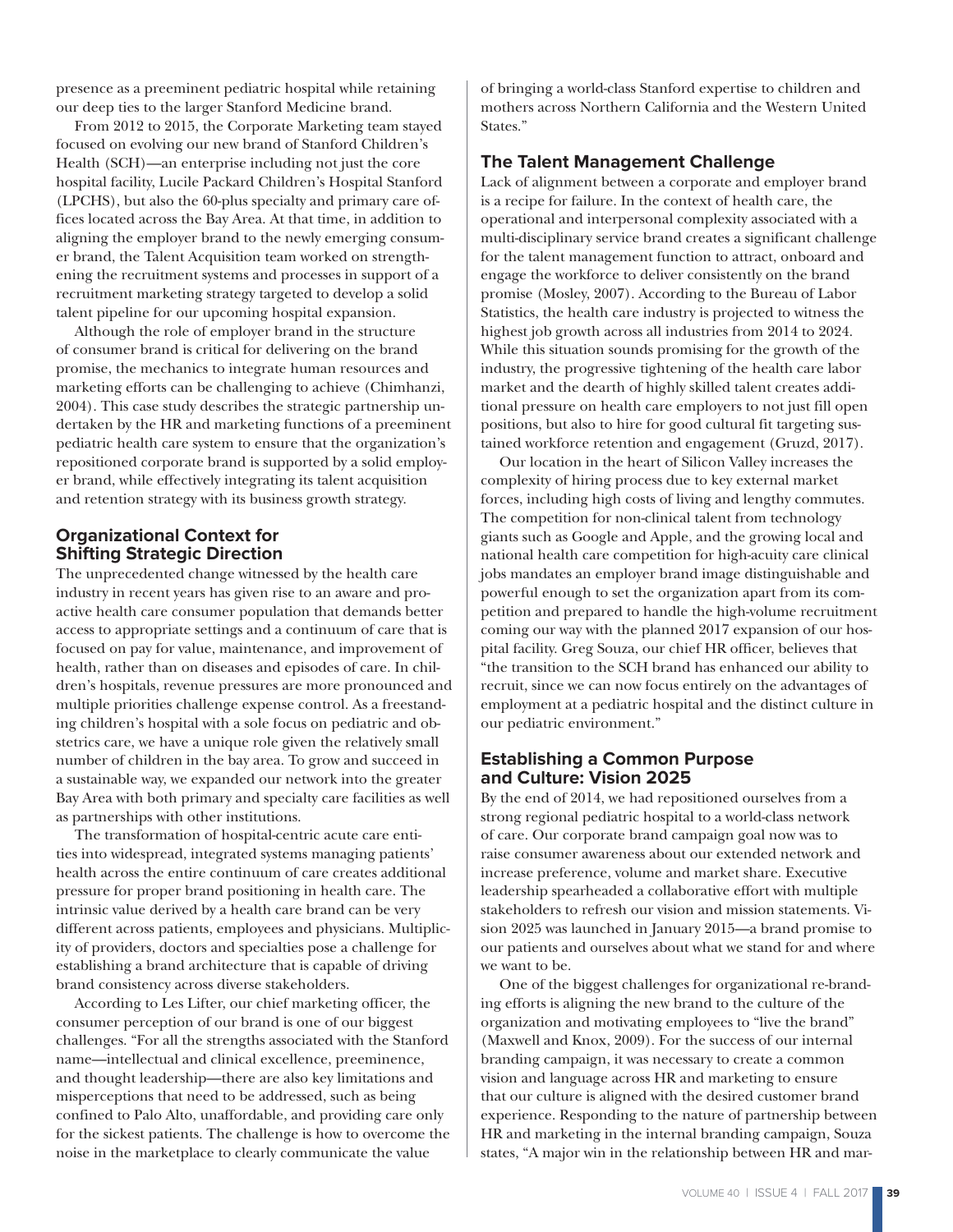keting has been the recognition that communicating to our internal audience is a shared responsibility and needs effective coordination between the two areas. Our partnership has helped to consistently identify opportunities for improvement in our enterprise communication strategy and execution, as evidenced by two successful leadership forums, executive roundtables, CEO forums and intranet redesign."

The internal branding effort was a big success! After the successful launch of Vision 2025, Christopher Dawes, chief executive officer, stated in his follow-up message, "Although our heart and soul have not—and will not—change, we are becoming a different organization. It's time to transition to our new reality . . . think differently . . . and operate as more than a hospital, as a health care system for the Bay Area and beyond."

#### **Our Employer Branding Journey**

Brand messaging, especially consumer brand messaging, often focuses heavily on aspirations rather than realities. Brands want to connect with the dreams and desires of their audiences. While this may work well with consumer brands, it can feel flat and disconnected for employer brands. To be effective and believable in an increasingly competitive staffing environment, employer brands must match the realities that employees live and breathe within an organization (Maxwell and Knox, 2009). When asked how the "people" of the organization fit into his consumer brand strategy, Lifter states, "Our people are the heart and soul of our consumer brand strategy. The most compelling elements of our brand messaging are the stories we tell about our people, our teams, and their impact on our patients and their families." At the start of 2013, as a separate entity from a previously shared brand with the adult hospital, we started the journey to build our employee value proposition (EVP) and key messaging aligned to our long-term vision and the newly emerging corporate brand.

# **Defining the Employee Value Proposition**

As work on the employee value proposition (EVP) began, it was clear that setting foundational expectations would be key to building consensus and alignment. The most important of these expectations is that the EVP is our promise to our people, including both current and future employees. It is more than a tagline or a brand statement; it is a description of the realities of working at the organization, as well as the aspirations for the future (Gaddam, 2008). Leveraging blended models from the consumer brand development space, we settled upon a fundamental platform to build our EVP, consisting of five key components: value, offer, operations, expectations and future. The first four components (or 80 percent) of the EVP are based on the current realities, while the final component (or 20 percent) of the EVP is aspirational. This key insight guided us away from focusing too heavily on taglines and aspirational messaging and toward uncovering the current voice and realities of the organization.

In partnership with J. Elliot Marketing and using the five components of the EVP, we completed an external communications review of our primary competitors through the lens of



how well they communicate each of these components. Not surprisingly, we began to identify notable gaps in the competitive communications landscape. While consumer brands are adept at hitting strategic messaging points, this is where gaps generally exist for employer brand messaging. Reasons for this often include misaligned messaging between HR and corporate marketing, lack of transparency in describing the realities of the workplace and lack of resources for cultivating messaging over time (Mosley, 2007).

Our research showed that only two of seven primary competitors scored an EVP messaging rating higher than 50 percent. While competitors may have touched on the key components of EVP, their messaging either lacked depth within each key component or was not aligned throughout their external communications. It soon became clear that we could address a key gap in communications in our competitive landscape: connecting the external messaging with the internal realities.

# **Employee Engagement Insights**

A key insight that evolved during the EVP development process was a shift in employee engagement benchmarking. After employee engagement surveys are administered, results are shared primarily based on their position relative to industry benchmarks. This is helpful, but on its own it does not give an organization a full picture of its internal environment. It lacks the ability to align the culture with consumer brand, and is primarily focused on attributes sought by potential employees and not the realities of the current workplace (Maxwell and Knox, 2009). Contextual analysis thus becomes imperative. Once we identified the four key components of our EVP, we were able to clearly communicate our offer and our expectations—known as our "give and get." From that point on, we were able to utilize our employee engagement data to verify

#### Employee engagement insights: Results from mapping to EVP

In 2015, the organization used its most recent employee engagement survey results to set internal targets for evaluating its employer brand messaging against its internal realities. Each of the four EVP categories were mapped to specific questions on the engagement survey, with stretch targets set against percentage of affirmative responses. Two years later, the organization administered its next full engagement survey and found positive trends across all 4 EVP-mapped questions.

| <b>EVP category</b>          | Average percentage<br>point increases (2015-2017) |
|------------------------------|---------------------------------------------------|
| Competitive rewards          | $\bigwedge$ 6 points                              |
| Development opportunities    | $\bigwedge$ 6 points                              |
| Challenging, meaningful work | $\bigwedge$ 4 points                              |
| Respect for ideas            | $\bigwedge$ 2 points                              |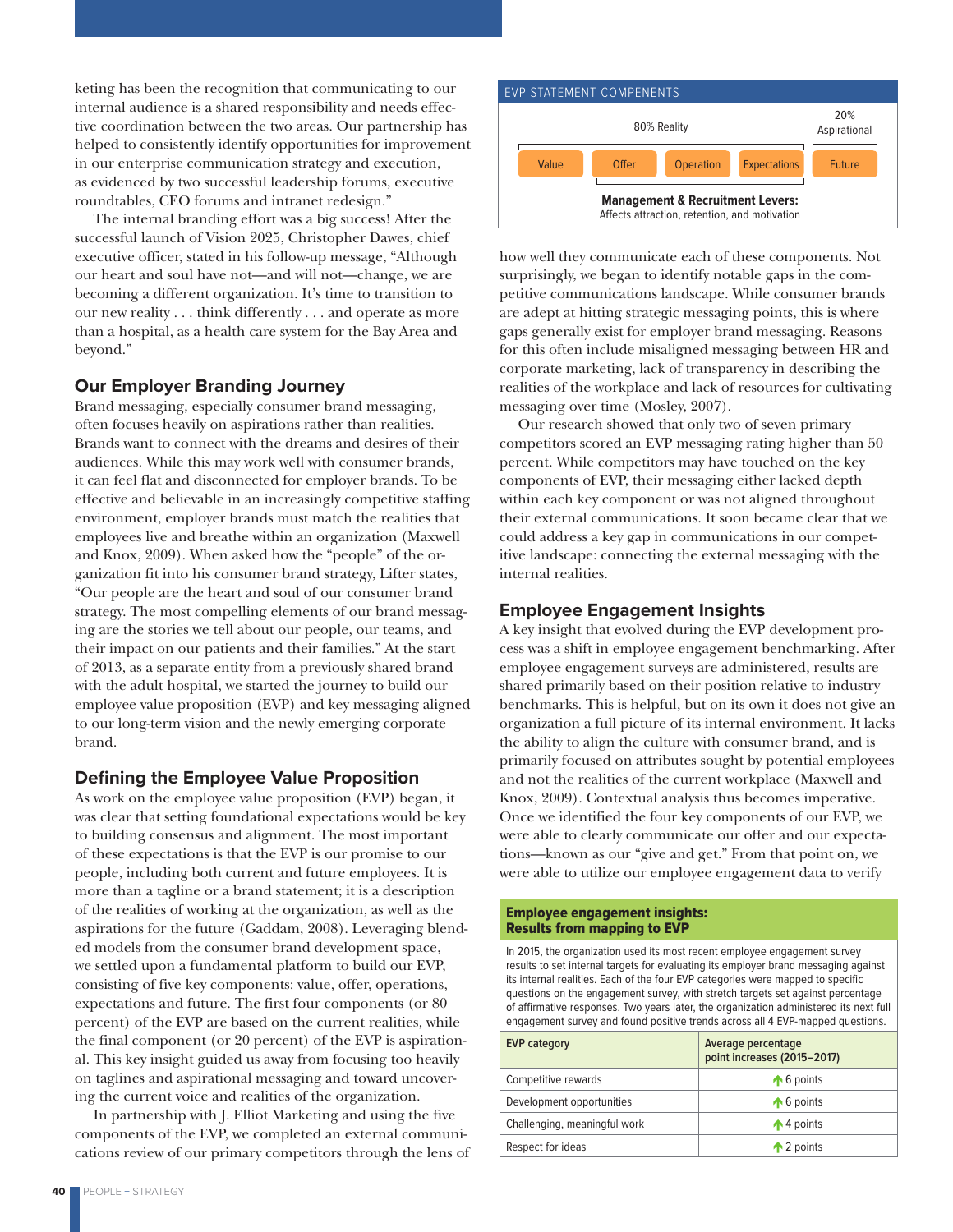our internal realities and assess trends over time.

Six months later, we completed the first step in the process of creating our employer brand identity. We launched our new careers website with messaging aligned across our consumer and employer brands. Through the EVP process, we identified messaging within each key component that spoke to both the consumer and employee perspectives of the brand. "It's critical that our employer brand platform match our external consumer messaging. While our brand can (and should) have multiple elements to address our different audiences, both external and internal, we can only have one brand" states Lifter.

#### **Recruitment Marketing Strategy: Partnership for Hospital Expansion Begins**

Our initial work on EVP focused on value exploration and creation. As we transitioned into building a long-term recruitment marketing strategy specifically tied to the launch of the expanded facility, the focus shifted to defining value delivery from an employer brand perspective. In terms of customer relationship management, our goal was to increase candidate volume at the top of the talent acquisition funnel (i.e., all actions prior to application).

This involved a complete reengineering of our talent acquisition processes and system, including revamping our application process and application tracking system (ATS) to reduce the application time from 45 minutes to less than 2 minutes, automating all job boards and social media channels, and using advanced analytics to set targets and track quarterly progress. After the launch of the new careers website, we were able to expand our use of social marketing channels to increase site traffic and boost signups to the talent network component of our ATS. As a result of our employer branding efforts and enhanced ATS capabilities, we saw a 13 percent increase in applications per requisition since the launch of the new website, overall site traffic increases of between 54 to 120 percent (accounting for seasonal variations), and 10 percent or more quarterly increases to the talent network. These more detailed analytics now allowed us to segment hires by job board, sources and social media, thereby providing more actionable data for targeted recruitment plan development.

We also identified two key opportunities within the internal resource management space. Given the length and significance of the hospital's major recruitment campaign, it was clear that the team needed a central figure and internal resource to manage the campaign's integrated marketing efforts. But beyond simply managing the campaign, the role required a "people marketing" translator—someone who

understands both HR and marketing and can help translate the needs, vision and challenges across both groups. Patricia Carpinelli joined the HR team in the fall of 2016 as the recruitment marketing project manager, and her first major task was re-launching the organization's employee referral program (ERP).

# **Turning Employees into Recruiters**

Beyond employee engagement metrics, a successful ERP is a very effective way to measure if the organization's external message is meeting the internal reality of the workplace. In just the first two months, the re-launched ERP received 500 referrals—approximately one referral for every six employees. This has resulted in an increase from hiring one-fourth of ERP referrals to hiring nearly one-third. Candidates use up to 12 sources during job searches and social media is a key channel to enhance the candidate journey (Advisory Board, 2016). Expanding our social media presence beyond LinkedIn helped expand our reach, reinforced our employer brand message and increased employee engagement online by allowing employees to amplify job opportunities to their networks. The ERP, in combination with the focus on building the talent network, has provided the organization with a surge in new candidate traffic.

Patricia, a seasoned marketing professional from a non-HR background, spent most of her initial months meeting with corporate marketing and translating recruitment strategies into marketing tactics. "Consumer marketers can access extensive research to support consumer experience journeys. This isn't true in HR. The candidate journey is a relatively new concept with less information available to inform audience insights and behavior – both online and offline. In addition, the HR healthcare candidate pool is exceptionally diverse, which presents challenges in messaging and targeting," Carpinelli states.

Internal branding, employee engagement and the like



#### SESSION 2: HOLISTIC MARKETING FRAMEWORK